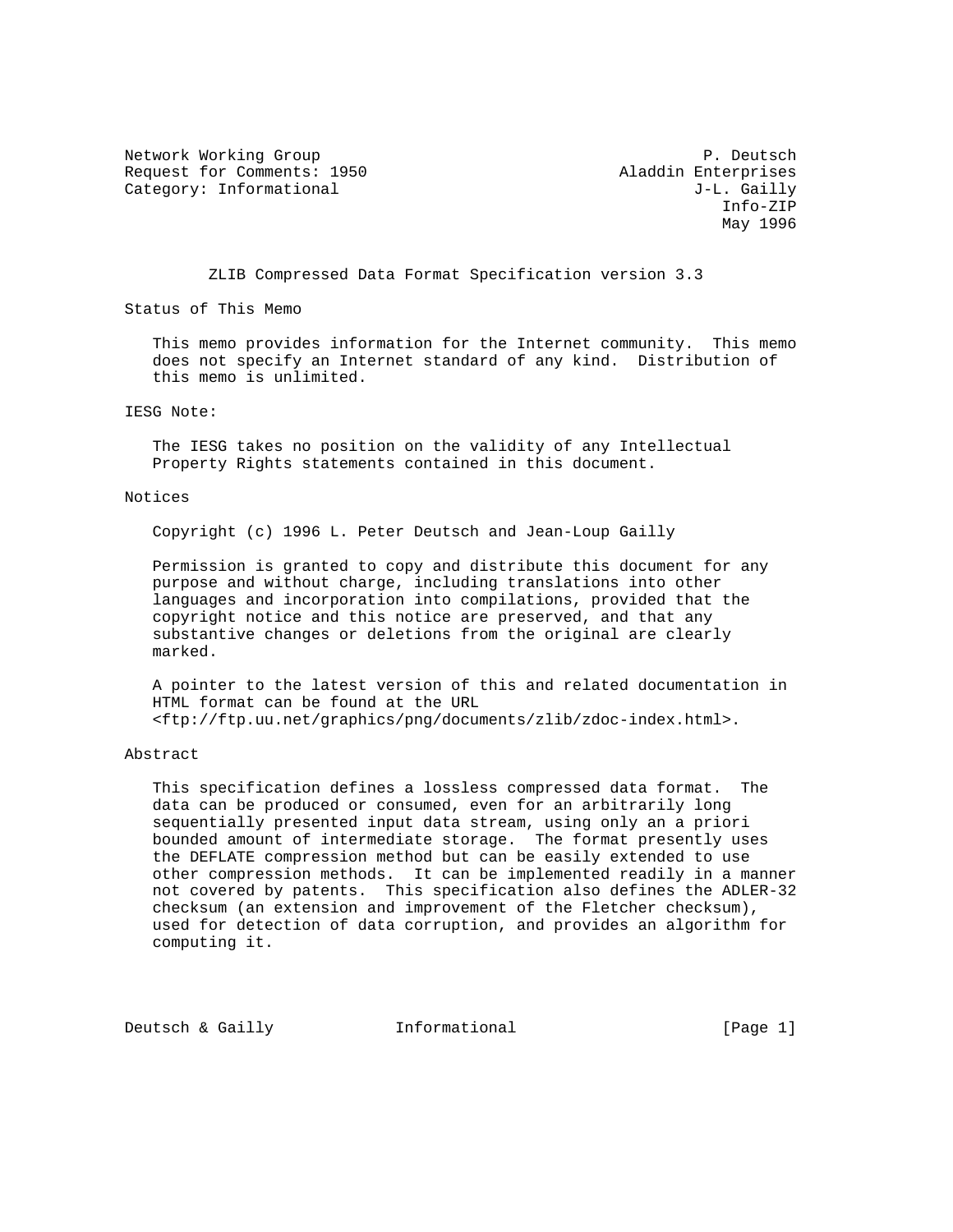# Table of Contents

|    | 1.3.                                                            |
|----|-----------------------------------------------------------------|
|    |                                                                 |
|    | Definitions of terms and conventions used  3<br>$1\overline{5}$ |
|    |                                                                 |
|    |                                                                 |
|    |                                                                 |
|    |                                                                 |
|    |                                                                 |
|    |                                                                 |
|    |                                                                 |
|    |                                                                 |
| б. |                                                                 |
|    |                                                                 |
|    |                                                                 |
|    |                                                                 |

#### 1. Introduction

## 1.1. Purpose

 The purpose of this specification is to define a lossless compressed data format that:

- \* Is independent of CPU type, operating system, file system, and character set, and hence can be used for interchange;
- \* Can be produced or consumed, even for an arbitrarily long sequentially presented input data stream, using only an a priori bounded amount of intermediate storage, and hence can be used in data communications or similar structures such as Unix filters;
- \* Can use a number of different compression methods;
- \* Can be implemented readily in a manner not covered by patents, and hence can be practiced freely.

 The data format defined by this specification does not attempt to allow random access to compressed data.

Deutsch & Gailly **Informational** [Page 2]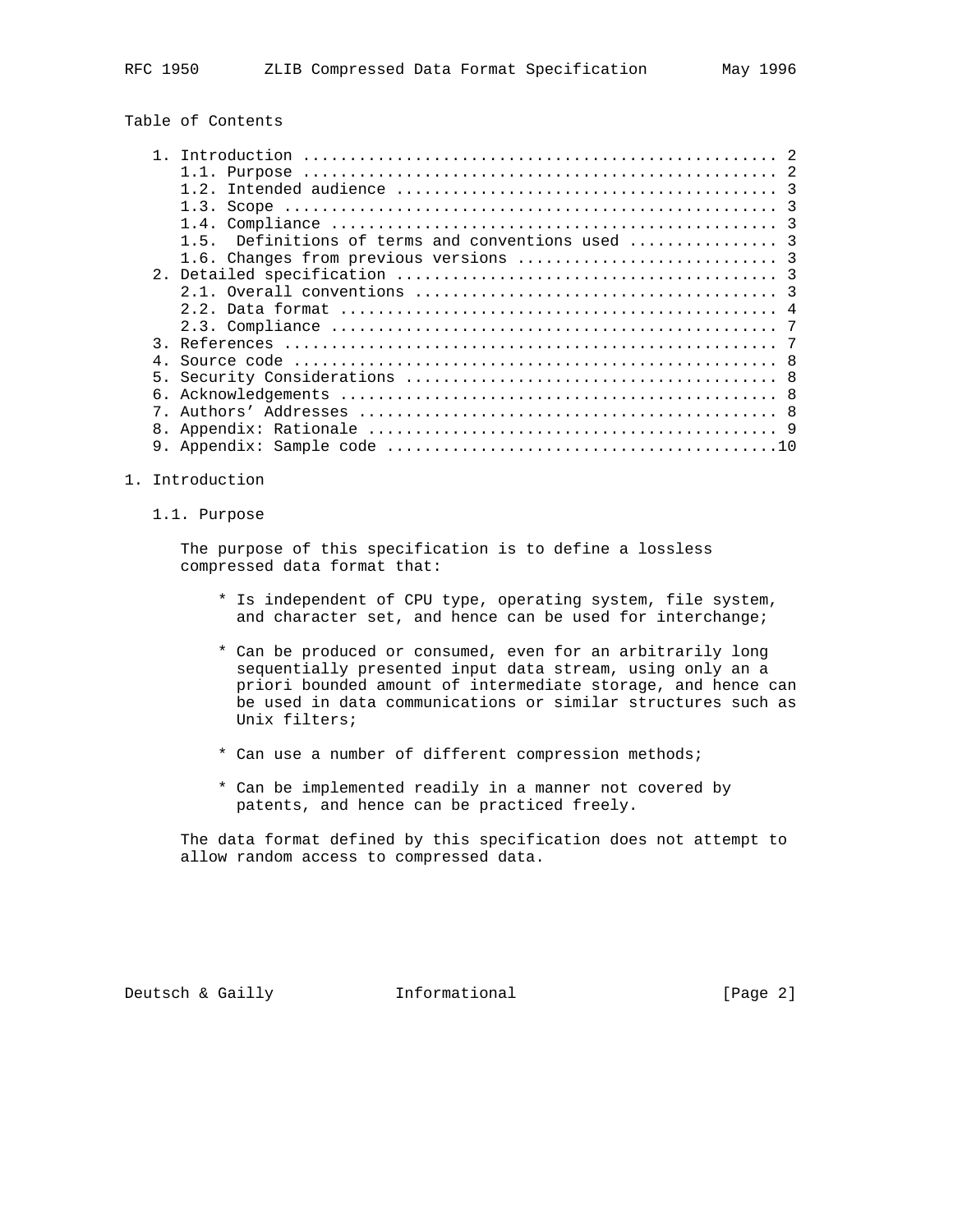## 1.2. Intended audience

 This specification is intended for use by implementors of software to compress data into zlib format and/or decompress data from zlib format.

 The text of the specification assumes a basic background in programming at the level of bits and other primitive data representations.

1.3. Scope

 The specification specifies a compressed data format that can be used for in-memory compression of a sequence of arbitrary bytes.

1.4. Compliance

 Unless otherwise indicated below, a compliant decompressor must be able to accept and decompress any data set that conforms to all the specifications presented here; a compliant compressor must produce data sets that conform to all the specifications presented here.

1.5. Definitions of terms and conventions used

 byte: 8 bits stored or transmitted as a unit (same as an octet). (For this specification, a byte is exactly 8 bits, even on machines which store a character on a number of bits different from 8.) See below, for the numbering of bits within a byte.

1.6. Changes from previous versions

 Version 3.1 was the first public release of this specification. In version 3.2, some terminology was changed and the Adler-32 sample code was rewritten for clarity. In version 3.3, the support for a preset dictionary was introduced, and the specification was converted to RFC style.

- 2. Detailed specification
	- 2.1. Overall conventions

In the diagrams below, a box like this:

 $+---+$  | | <-- the vertical bars might be missing  $+---+$ 

Deutsch & Gailly **Informational** [Page 3]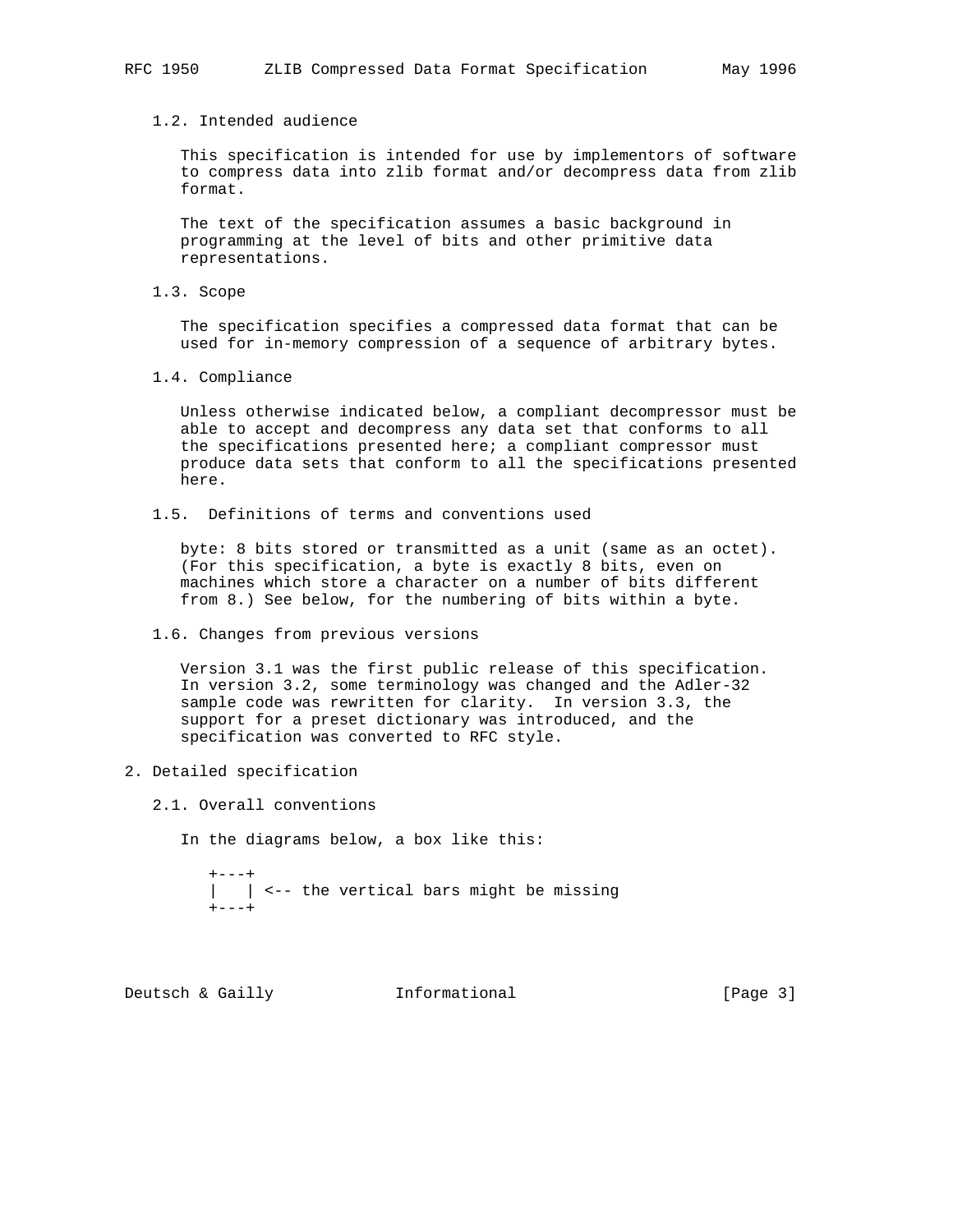represents one byte; a box like this:

```
 +==============+
| |
+==============+
```
represents a variable number of bytes.

 Bytes stored within a computer do not have a "bit order", since they are always treated as a unit. However, a byte considered as an integer between 0 and 255 does have a most- and least significant bit, and since we write numbers with the most significant digit on the left, we also write bytes with the most significant bit on the left. In the diagrams below, we number the bits of a byte so that bit 0 is the least-significant bit, i.e., the bits are numbered:

```
 +--------+
|76543210|
+--------+
```
 Within a computer, a number may occupy multiple bytes. All multi-byte numbers in the format described here are stored with the MOST-significant byte first (at the lower memory address). For example, the decimal number 520 is stored as:

 0 1 +--------+--------+ |00000010|00001000| +--------+--------+  $\begin{matrix} \boldsymbol{\lambda} & \boldsymbol{\lambda} & \boldsymbol{\lambda} \end{matrix}$  | | | + less significant byte = 8 + more significant byte = 2 x 256

2.2. Data format

A zlib stream has the following structure:

 0 1  $+---+---+$  |CMF|FLG| (more-->) +---+---+

Deutsch & Gailly **Informational** [Page 4]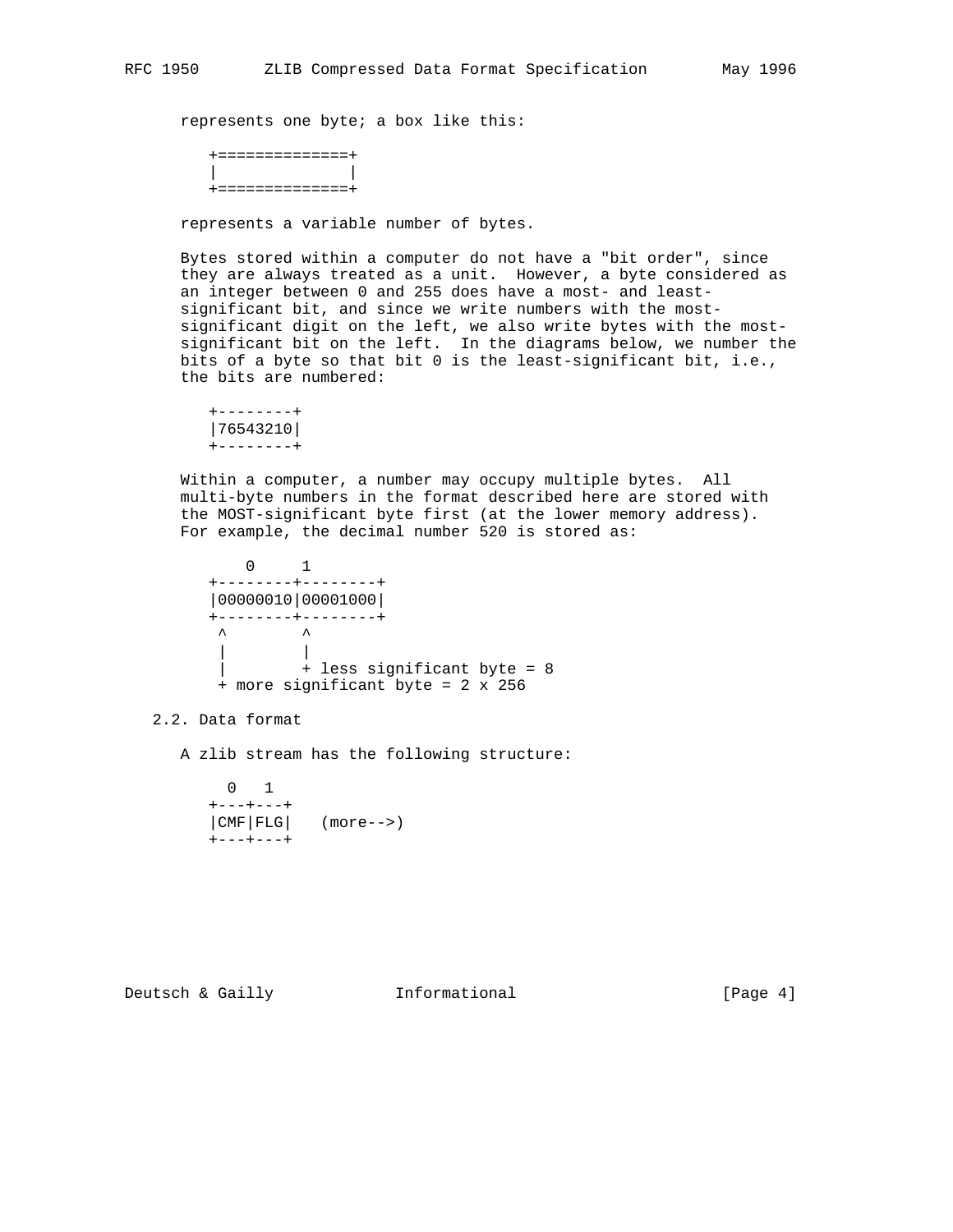(if FLG.FDICT set) 0 1 2 3 +---+---+---+---+ | DICTID | (more-->) +---+---+---+---+ +=====================+---+---+---+---+ |...compressed data...| ADLER32 | +=====================+---+---+---+---+ Any data which may appear after ADLER32 are not part of the zlib stream. CMF (Compression Method and flags) This byte is divided into a 4-bit compression method and a 4 bit information field depending on the compression method. bits 0 to 3 CM Compression method bits 4 to 7 CINFO Compression info CM (Compression method) This identifies the compression method used in the file. CM = 8 denotes the "deflate" compression method with a window size up to 32K. This is the method used by gzip and PNG (see references [1] and [2] in Chapter 3, below, for the reference documents). CM = 15 is reserved. It might be used in a future version of this specification to indicate the presence of an extra field before the compressed data. CINFO (Compression info) For CM = 8, CINFO is the base-2 logarithm of the LZ77 window size, minus eight (CINFO=7 indicates a 32K window size). Values of CINFO above 7 are not allowed in this version of the specification. CINFO is not defined in this specification for CM not equal to 8. FLG (FLaGs) This flag byte is divided as follows: bits 0 to 4 FCHECK (check bits for CMF and FLG) bit 5 FDICT (preset dictionary) bits 6 to 7 FLEVEL (compression level) The FCHECK value must be such that CMF and FLG, when viewed as a 16-bit unsigned integer stored in MSB order (CMF\*256 + FLG), is a multiple of 31.

Deutsch & Gailly **Informational** [Page 5]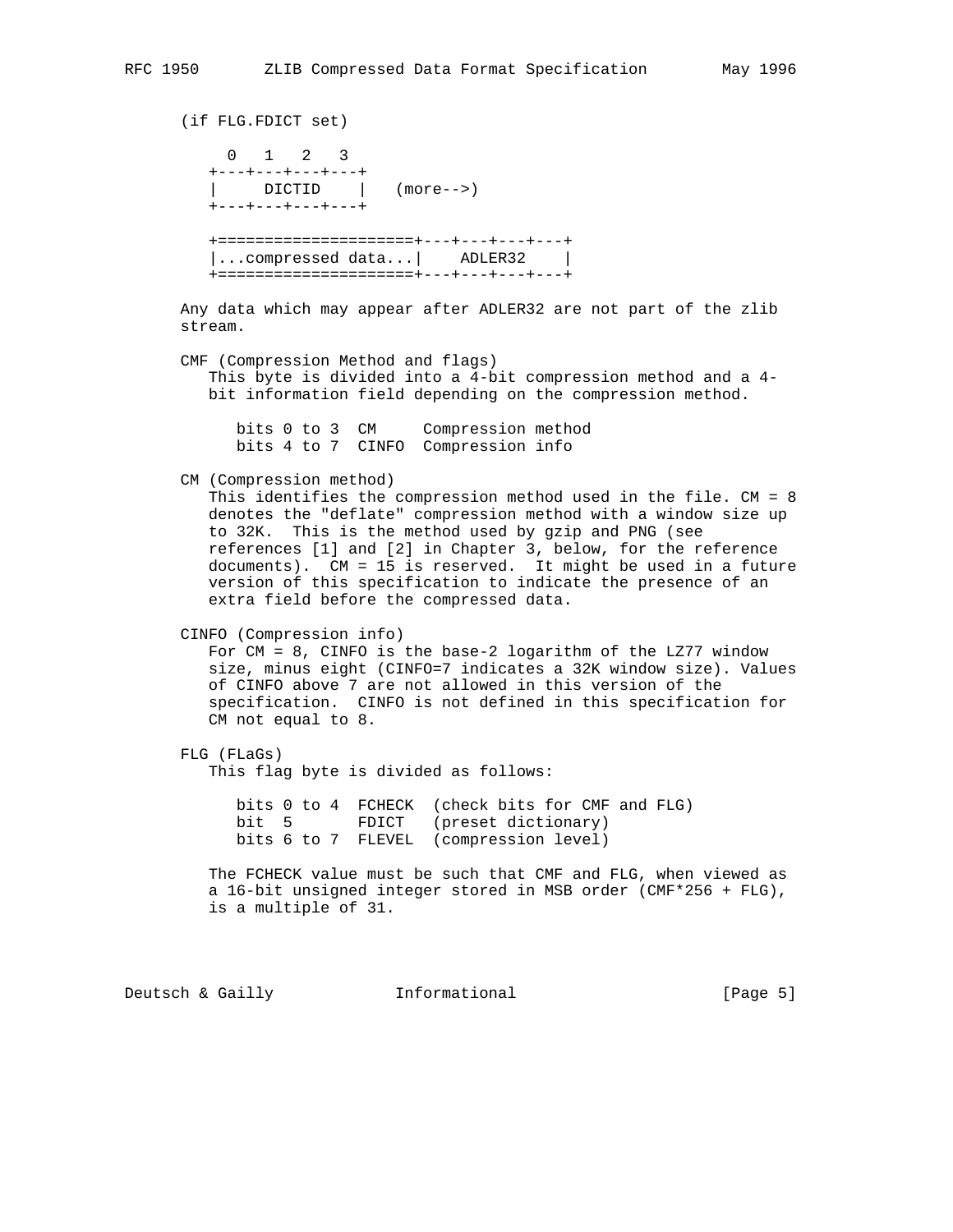## FDICT (Preset dictionary)

 If FDICT is set, a DICT dictionary identifier is present immediately after the FLG byte. The dictionary is a sequence of bytes which are initially fed to the compressor without producing any compressed output. DICT is the Adler-32 checksum of this sequence of bytes (see the definition of ADLER32 below). The decompressor can use this identifier to determine which dictionary has been used by the compressor.

#### FLEVEL (Compression level)

 These flags are available for use by specific compression methods. The "deflate" method (CM = 8) sets these flags as follows:

- 0 compressor used fastest algorithm
- 1 compressor used fast algorithm
- 2 compressor used default algorithm
- 3 compressor used maximum compression, slowest algorithm

 The information in FLEVEL is not needed for decompression; it is there to indicate if recompression might be worthwhile.

#### compressed data

 For compression method 8, the compressed data is stored in the deflate compressed data format as described in the document "DEFLATE Compressed Data Format Specification" by L. Peter Deutsch. (See reference [3] in Chapter 3, below)

 Other compressed data formats are not specified in this version of the zlib specification.

ADLER32 (Adler-32 checksum)

 This contains a checksum value of the uncompressed data (excluding any dictionary data) computed according to Adler-32 algorithm. This algorithm is a 32-bit extension and improvement of the Fletcher algorithm, used in the ITU-T X.224 / ISO 8073 standard. See references [4] and [5] in Chapter 3, below)

 Adler-32 is composed of two sums accumulated per byte: s1 is the sum of all bytes, s2 is the sum of all s1 values. Both sums are done modulo 65521. s1 is initialized to 1, s2 to zero. The Adler-32 checksum is stored as s2\*65536 + s1 in most significant-byte first (network) order.

Deutsch & Gailly **Informational** [Page 6]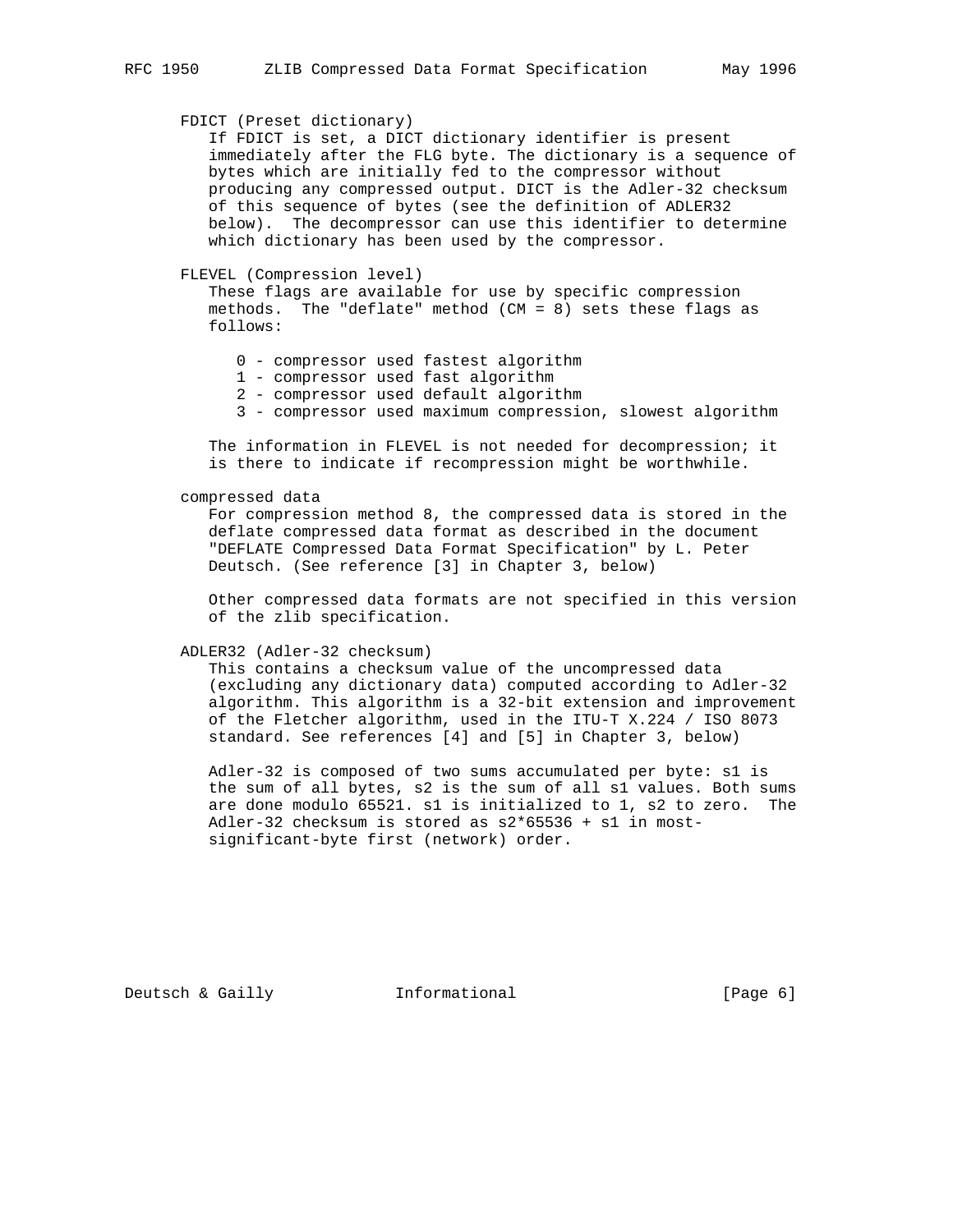#### 2.3. Compliance

 A compliant compressor must produce streams with correct CMF, FLG and ADLER32, but need not support preset dictionaries. When the zlib data format is used as part of another standard data format, the compressor may use only preset dictionaries that are specified by this other data format. If this other format does not use the preset dictionary feature, the compressor must not set the FDICT flag.

 A compliant decompressor must check CMF, FLG, and ADLER32, and provide an error indication if any of these have incorrect values. A compliant decompressor must give an error indication if CM is not one of the values defined in this specification (only the value 8 is permitted in this version), since another value could indicate the presence of new features that would cause subsequent data to be interpreted incorrectly. A compliant decompressor must give an error indication if FDICT is set and DICTID is not the identifier of a known preset dictionary. A decompressor may ignore FLEVEL and still be compliant. When the zlib data format is being used as a part of another standard format, a compliant decompressor must support all the preset dictionaries specified by the other format. When the other format does not use the preset dictionary feature, a compliant decompressor must reject any stream in which the FDICT flag is set.

### 3. References

- [1] Deutsch, L.P.,"GZIP Compressed Data Format Specification", available in ftp://ftp.uu.net/pub/archiving/zip/doc/
- [2] Thomas Boutell, "PNG (Portable Network Graphics) specification", available in ftp://ftp.uu.net/graphics/png/documents/
- [3] Deutsch, L.P.,"DEFLATE Compressed Data Format Specification", available in ftp://ftp.uu.net/pub/archiving/zip/doc/
- [4] Fletcher, J. G., "An Arithmetic Checksum for Serial Transmissions," IEEE Transactions on Communications, Vol. COM-30, No. 1, January 1982, pp. 247-252.
- [5] ITU-T Recommendation X.224, Annex D, "Checksum Algorithms," November, 1993, pp. 144, 145. (Available from gopher://info.itu.ch). ITU-T X.244 is also the same as ISO 8073.

Deutsch & Gailly **Informational** [Page 7]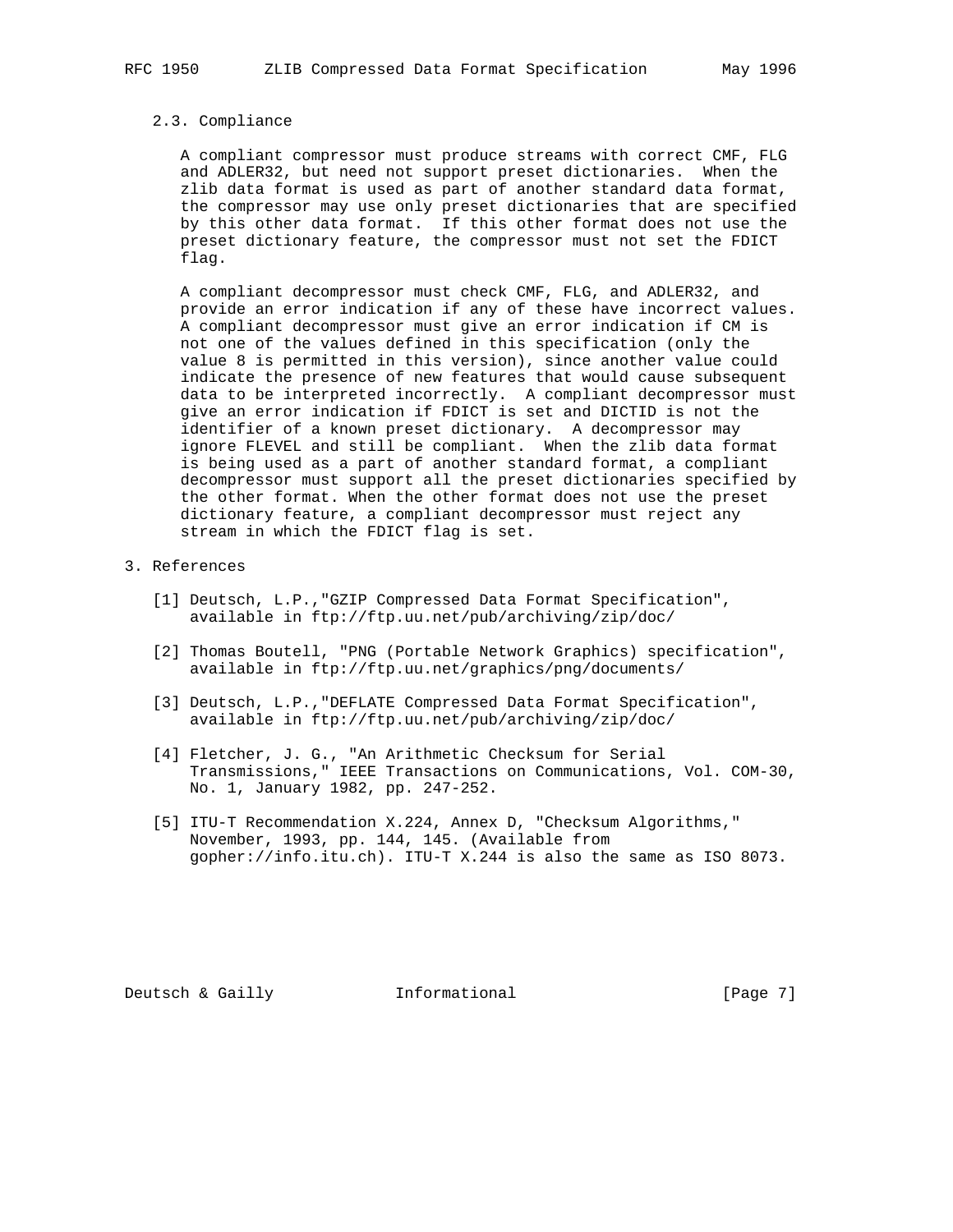4. Source code

 Source code for a C language implementation of a "zlib" compliant library is available at ftp://ftp.uu.net/pub/archiving/zip/zlib/.

5. Security Considerations

 A decoder that fails to check the ADLER32 checksum value may be subject to undetected data corruption.

6. Acknowledgements

 Trademarks cited in this document are the property of their respective owners.

 Jean-Loup Gailly and Mark Adler designed the zlib format and wrote the related software described in this specification. Glenn Randers-Pehrson converted this document to RFC and HTML format.

7. Authors' Addresses

 L. Peter Deutsch Aladdin Enterprises 203 Santa Margarita Ave. Menlo Park, CA 94025

 Phone: (415) 322-0103 (AM only) FAX: (415) 322-1734 EMail: <ghost@aladdin.com>

Jean-Loup Gailly

EMail: <gzip@prep.ai.mit.edu>

 Questions about the technical content of this specification can be sent by email to

 Jean-Loup Gailly <gzip@prep.ai.mit.edu> and Mark Adler <madler@alumni.caltech.edu>

Editorial comments on this specification can be sent by email to

 L. Peter Deutsch <ghost@aladdin.com> and Glenn Randers-Pehrson <randeg@alumni.rpi.edu>

Deutsch & Gailly **Informational** [Page 8]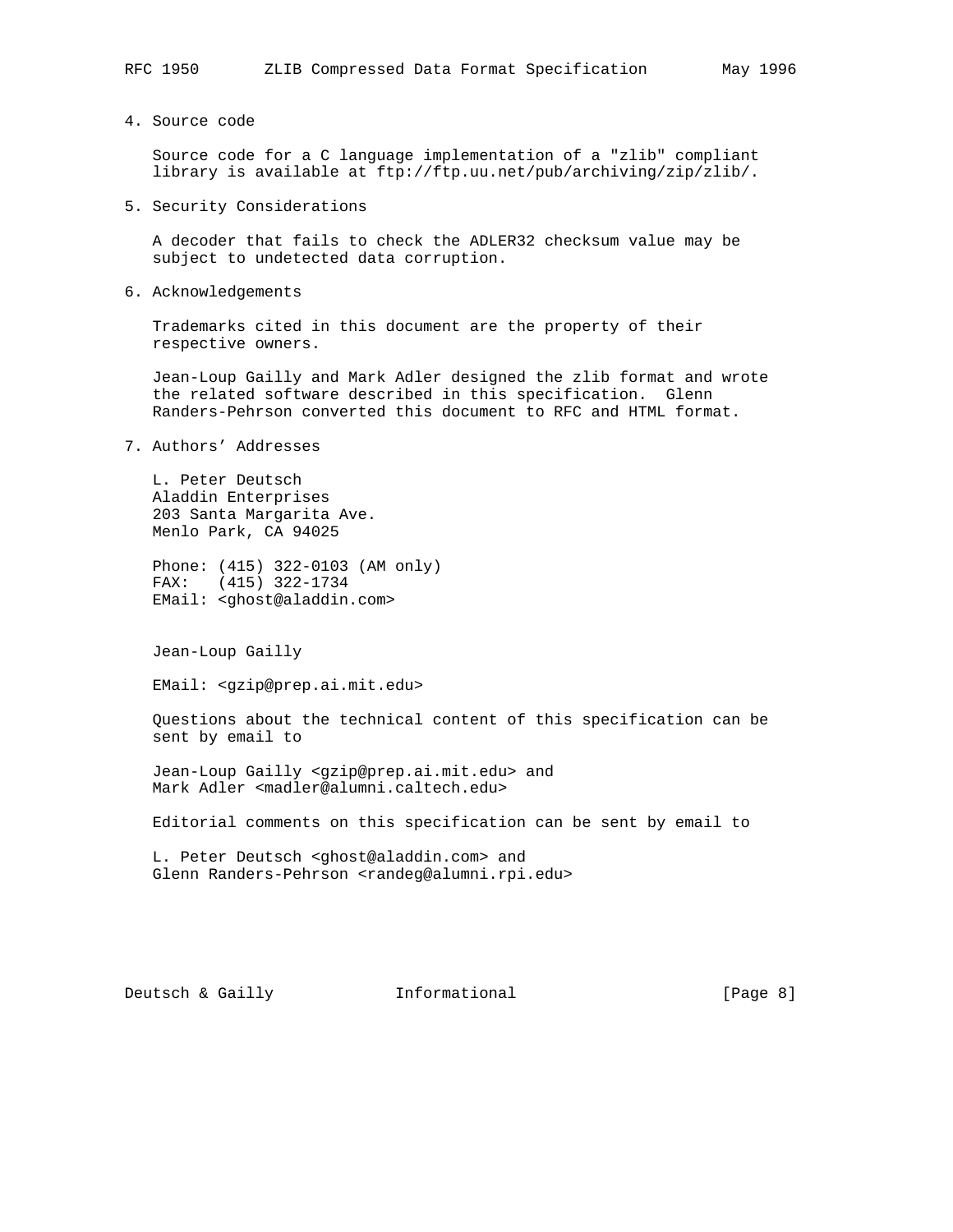#### 8. Appendix: Rationale

#### 8.1. Preset dictionaries

 A preset dictionary is specially useful to compress short input sequences. The compressor can take advantage of the dictionary context to encode the input in a more compact manner. The decompressor can be initialized with the appropriate context by virtually decompressing a compressed version of the dictionary without producing any output. However for certain compression algorithms such as the deflate algorithm this operation can be achieved without actually performing any decompression.

 The compressor and the decompressor must use exactly the same dictionary. The dictionary may be fixed or may be chosen among a certain number of predefined dictionaries, according to the kind of input data. The decompressor can determine which dictionary has been chosen by the compressor by checking the dictionary identifier. This document does not specify the contents of predefined dictionaries, since the optimal dictionaries are application specific. Standard data formats using this feature of the zlib specification must precisely define the allowed dictionaries.

8.2. The Adler-32 algorithm

 The Adler-32 algorithm is much faster than the CRC32 algorithm yet still provides an extremely low probability of undetected errors.

 The modulo on unsigned long accumulators can be delayed for 5552 bytes, so the modulo operation time is negligible. If the bytes are a, b, c, the second sum is  $3a + 2b + c + 3$ , and so is position and order sensitive, unlike the first sum, which is just a checksum. That 65521 is prime is important to avoid a possible large class of two-byte errors that leave the check unchanged. (The Fletcher checksum uses 255, which is not prime and which also makes the Fletcher check insensitive to single byte changes 0 <-> 255.)

 The sum s1 is initialized to 1 instead of zero to make the length of the sequence part of s2, so that the length does not have to be checked separately. (Any sequence of zeroes has a Fletcher checksum of zero.)

Deutsch & Gailly **Informational** [Page 9]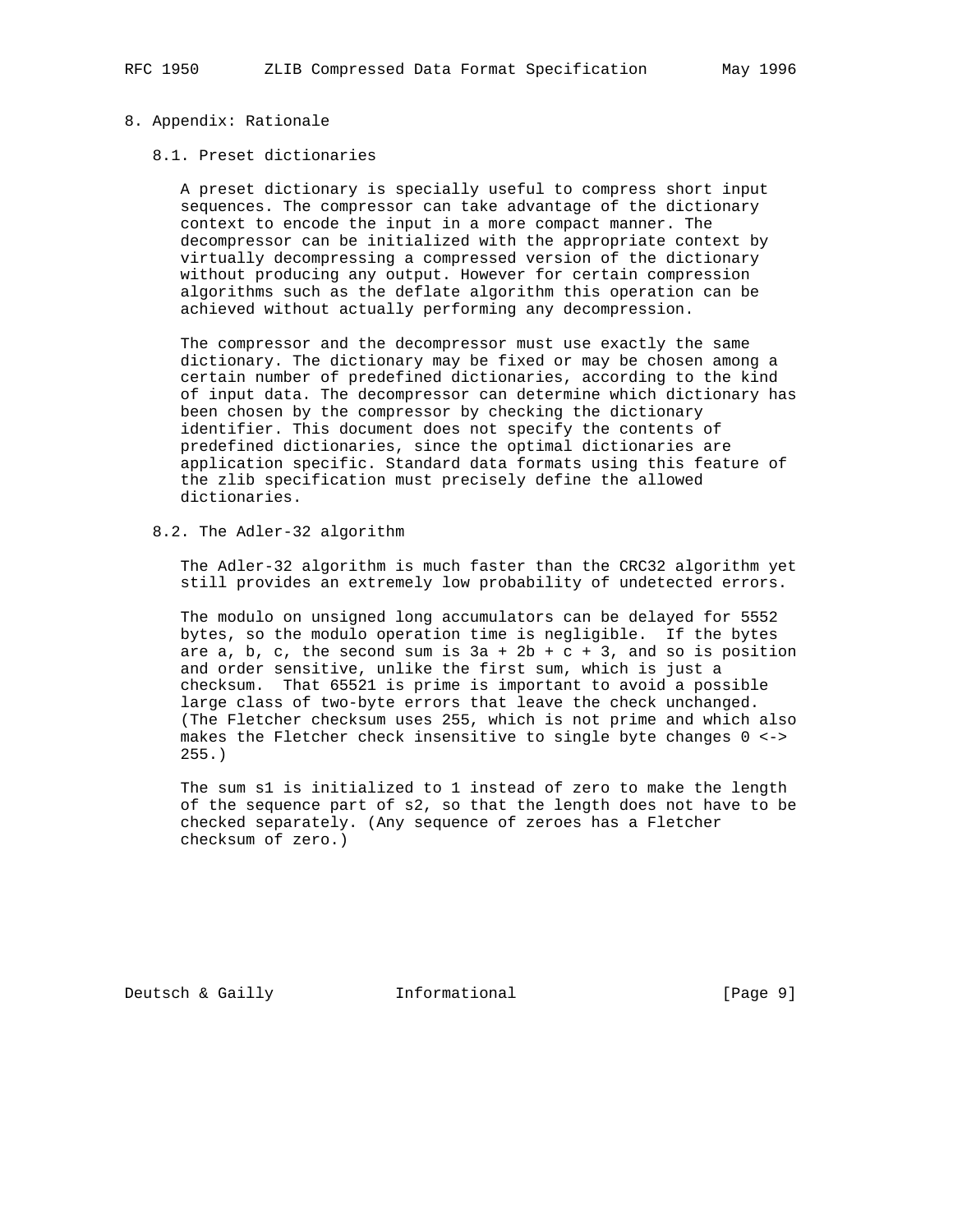### 9. Appendix: Sample code

 The following C code computes the Adler-32 checksum of a data buffer. It is written for clarity, not for speed. The sample code is in the ANSI C programming language. Non C users may find it easier to read with these hints:

```
 & Bitwise AND operator.
      >> Bitwise right shift operator. When applied to an
             unsigned quantity, as here, right shift inserts zero bit(s)
             at the left.
      << Bitwise left shift operator. Left shift inserts zero
             bit(s) at the right.
      ++ "n++" increments the variable n.
      % modulo operator: a % b is the remainder of a divided by b.
      #define BASE 65521 /* largest prime smaller than 65536 */
      /*
        Update a running Adler-32 checksum with the bytes buf[0..len-1]
      and return the updated checksum. The Adler-32 checksum should be
      initialized to 1.
      Usage example:
         unsigned long adler = 1L;
         while (read_buffer(buffer, length) != EOF) {
           adler = update_adler32(adler, buffer, length);
}
         if (adler != original_adler) error();
      */
      unsigned long update_adler32(unsigned long adler,
        unsigned char *buf, int len)
      {
      unsigned long s1 = \text{adler} \& \text{0} \times \text{eff} \cdot funsigned long s2 = (adler \gg 16) & 0xffff; int n;
       for (n = 0; n < len; n++) {
        sl = (sl + buf[n]) % BASE;
        s2 = (s2 + s1) % BASE;
        }
      return (s2 \lt t16) + s1;
      }
      /* Return the adler32 of the bytes buf[0..len-1] */
```
Deutsch & Gailly **Informational** [Page 10]